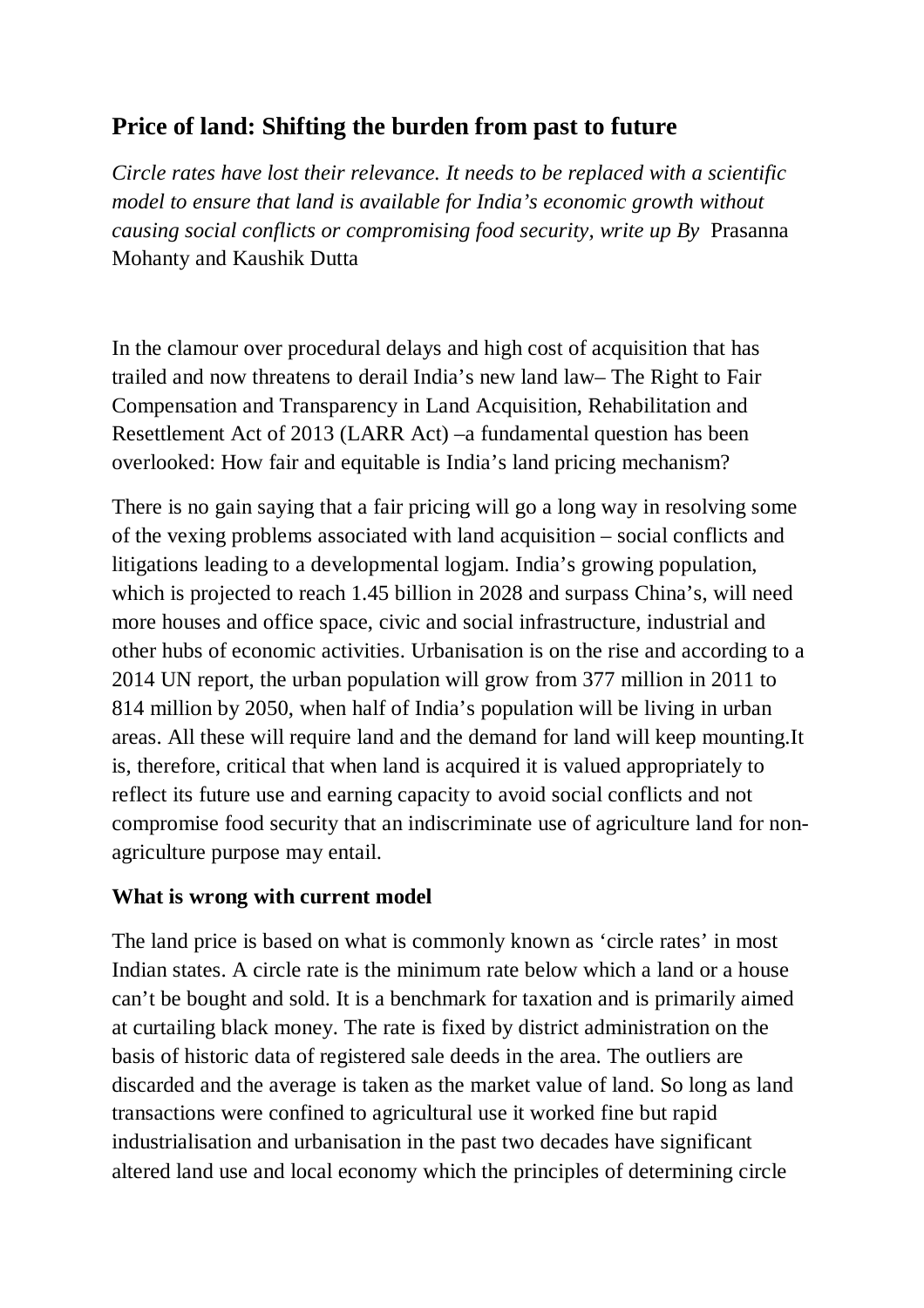rates, based as it is, on historic data or past transactions, no longer reflect. Experience shows that a change in land use (for industrial or housing purposes), even if proposed, changes land value so dramatically that it is no longer measured in acres but in square yards.

In a study conducted by Thought Arbitrage Research Institute (TARI), in collaboration with the Ministry of Rural Development and German development agency GIZ, looked at land pricing and trends over three decades in four representative districts of two states in India.The findings, based 700,000 data points, are revealing. The circle rates grossly undervalue land. Though revised from time to time, the circle rates have not kept pace with inflation. The revisions have not followed any clear rationale nor are uniform across the states. That's not all. The rates don't take into account economic and locational factors that influence land prices, such as productivity of land, irrigation facility, level of industrialisation of the area and geographical indicators like proximity to airport, railway lines, highways, urban centres etc.The degree of influence of these factors may differ from place to place, depending on the level of economic development and time factors, but these are critical determinants of the value of land.

There are other issues too. As transactions move away from urban areas to the interiors, lack of developed land market and information asymmetry lead to land being sold at values significantly lower than what is fair and equitable. That probably explains why people in rural and tribal areas are up in arms against all development projects. A parliamentary standing committee examining the land law commented in 2012 that the circle rates "are much below the real running price of land across the country and there is a tendency to register the sale deeds at minimum value to avoid the stamp duty".

Clearly, the circle rates are uni-dimensional, unscientific and inappropriate for valuation of land for acquisition purposes. LARR Act recognises this and uses a multiplier to the circle rates –1 in urban areas to a number between 1 and 2 in rural areas – and adds a solatium of equal amount, on the assumption that it is a forced transaction, to work out the final compensation for land. The parliamentary committee that examined the issue lamented that there was "no explanation/justification or scientific basis" for the multiplier and solatium and that they make the final compensation 4 times the value of land as obtained through the circle rates in rural areas and 2 times in urban areas.A continued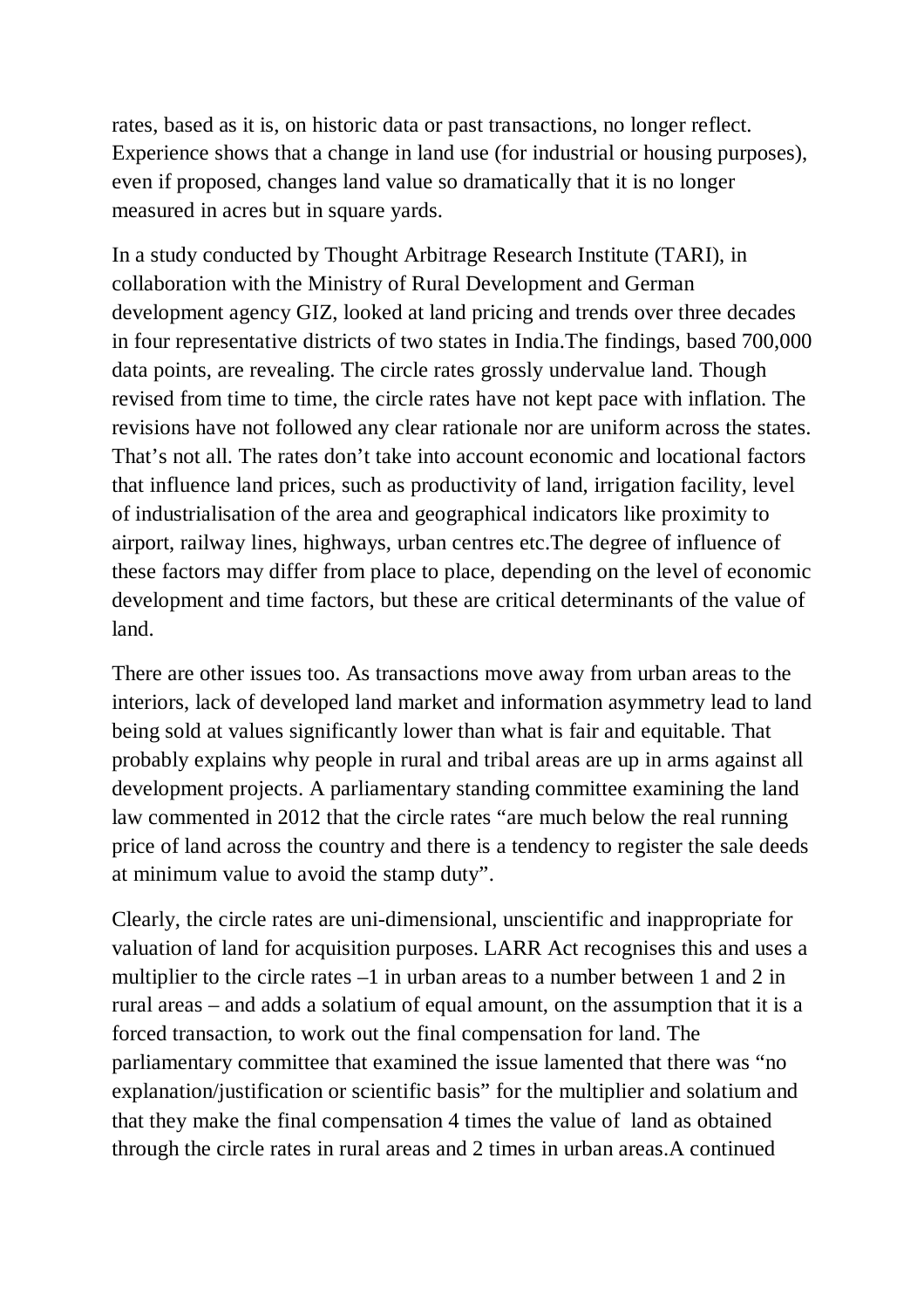reliance on such artifices speaks volumes about the arbitrariness of the system and the industry is right in objecting to it.

### **Designing a scientific model**

These flaws can be easily corrected though. Many developed countries use scientific data and GIS mapping to determine individual or unique characteristics to value land, including proximity to infrastructure, purpose of acquisition, comparable prices in the area, loss of livelihood or opportunity costs etc. and feed them into a scientific model. Seemingly, it is working there and there is little to doubt why it shouldn't in India. Many states are digitising their land records, which captures key details such as location, crops, irrigation, soil type and land use etc. These details can be used, supplemented with other relevant information, such as loss of livelihood, future use of land, future development plans for the area and its neighbourhood that the master plans provide.

A scientific model reflecting the relative influence of all these factors can be designed to project the future earning capacity of land once the change in its use happens. This will shift the burden of pricing from the historic data-based circle rates to the one that uses current and future economic valuations. When that happens there will be less to protest against.

## **Land for smart cities**

The bigger demand for land will be coming from the need for rapid urbanisation. Census reports say that India's urban population has increased from 285 million in 2001 to 377.1 million in 2011, forming 31.16% of the total population. This is expected to go up to 814 million by 2050, contributing the maximum to the world's urban population surpassing even China.

Most Indian cities have not had the structural changes to accommodate such large influx in decades, turning much of its urban space to slums. Census 2011 data presents a grim picture. Some of the top cities have a large part of their population living in the slums and leading a sub-human life  $-41.3\%$  in Mumbai, 29.6% in Kolkata, 28.5% in Chennai and 8.5% in Bangalore. The civic facilities have crumbled and power cuts, water shortages, flooding, traffic congestions etc. have become regular features of these cities.

The need for developing more urban space has led Indian government to announce a plan to build 100 'smart cities' as satellites of the existing urban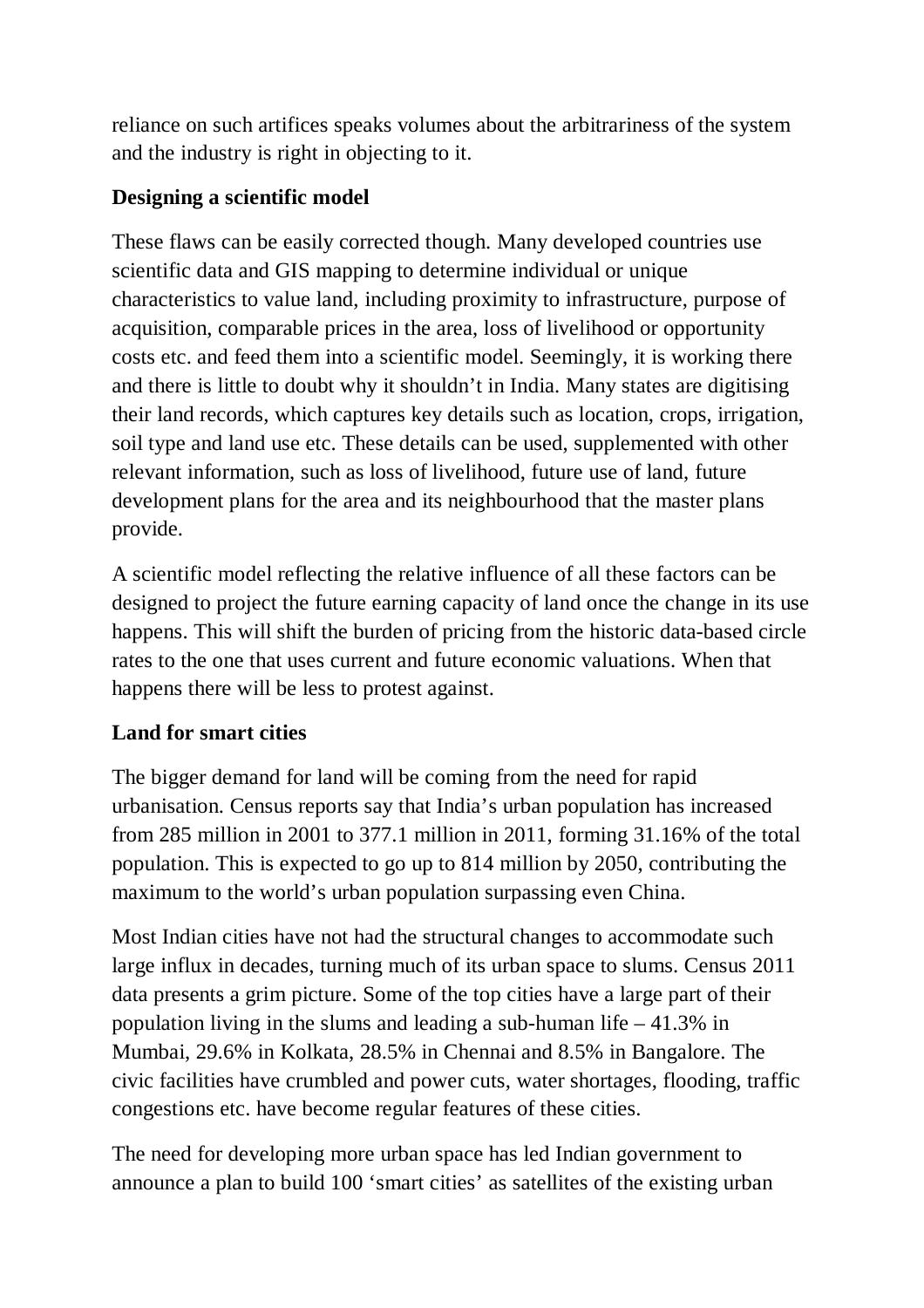centres. The plans are at a formative stage now but when the actual work starts the first challenge will be to acquire land. The situation is pretty grim even now and many states are locked in bitter fights. Jharkhand is unable to secure acquired land or acquire land afresh to set up institutes like IIT and IIM on the outskirts of Ranchi. Chhattisgarh is battling for nearly one-and-half decades to build its new capital, Naya Raipur.

Pricing urban land or land meant for urbanisation means taking additional variables (to the ones already mentioned) into consideration, like urban land regulations, taxation and infrastructure investment etc., which impact the supply and demand of land and so, the valuation. Particularly those relating to urban ceiling, rent control, land conversion and recycling, stamp duty, property tax, master plan and floor space (FSI or FAR) etc. When designed well and tuned in to the market, they make more space available and unlock the value of land but when not, do the opposite.

Some cities have, seemingly, managed their affairs better. Ahmedabad, for example, has no problem in acquiring land and developing a highly successful BRT corridor and other infrastructures, while Pune is stuck for decades to implement its plans for BRT, ring roads and other social infrastructure. All land acquisitions are help up in litigation and there is a growing voice for a separate law to deal with the problems of urbanisation.

What, therefore, needed is a complete rethink on the valuation of land in urban areas. Its unique characteristics, multiplicity of land use and an opportunity to generate far better returns on investments make urban land or land meant for urbanisation very distinct. Not only do we need a scientific and data-driven methodology too replace the circle rates, we need to factor in all these aspects in the valuation so that the fair price of the land to be acquired is be discovered and the expectations of the land owners are be met.

The LARR Act has a special provision which says, "In case the land is acquired for urbanisation purposes, 20% of the developed land will be reserved and offered to land owning project affected families, in proportion to the area of their land acquired…" But, again, this is a poor substitute for a scientific valuation method.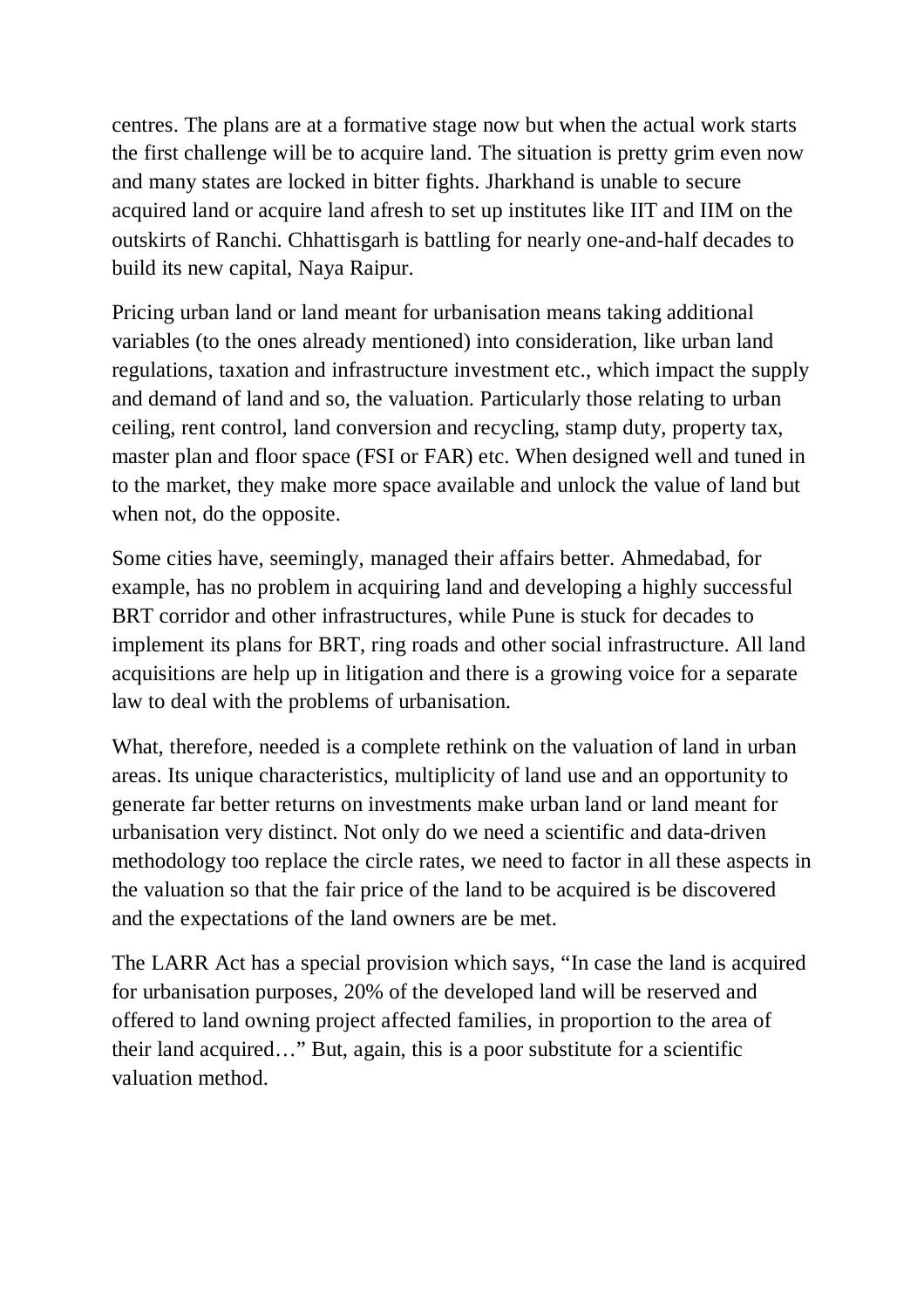#### **Food security**

Industrialisation, infrastructure and urbanisation will, undoubtedly, make great demands on India's land resources but it will have to make sure its food security is not compromised. That is because its cultivable land is shrinking and the economic returns from its agricultural use are diminishing as against its nonagricultural use. The situation may not be alarming now but if the trend persists that could very well be so.

The threat to India's food security comes from two developments. One, India may already have run out of non-cultivable land to meet its needs for economic development and secondly, the current land pricing mechanism has developed in a way that it makes more economic sense for the farmers to sell it than use it for farming.

That India may have run out of spare land for developmental purposes is acknowledged in in its National Land Utilisation Policy of 2013 (NLUP), which says, "Between 1950-51 and 2007-08, land utilisation in India underwent significant changes. While the lands under net sown area, forests and nonagricultural uses have increased, the lands under 'other areas' uses have almost halved from 40.7% to 22.6%, meaning that for future land demands, the forest lands and agricultural lands may have to be used".

NLUPduly recognises the threat to country's food security and seeks "reasonable restrictions on acquisition and conversion (of) at least certain types of agricultural land". The LARR Act has gone even further by making acquisition of "irrigated, multi-cropped land" has to be only "as a demonstrable last resort" and prescribes certain safeguards. But many states, including Bihar and Madhya Pradesh, are strongly opposed to such restrictions.

On the other hand, farming is becoming less lucrative. According to the Economic Survey of 2013-14, more than 36 millionworkforces have moved out of agriculture and allied activities between 2004-5 and 2011-12. Steadily improving food productivity may have ensured adequate supply of food grains now but that may not be the case always, especially when the cultivable land shrinks further. Official data shows the cultivable land has shrunk from 183 million ha in 2000-01 to 181 million ha in  $20011-12$  – a steep fall of nearly 2 million ha in a decade or so.